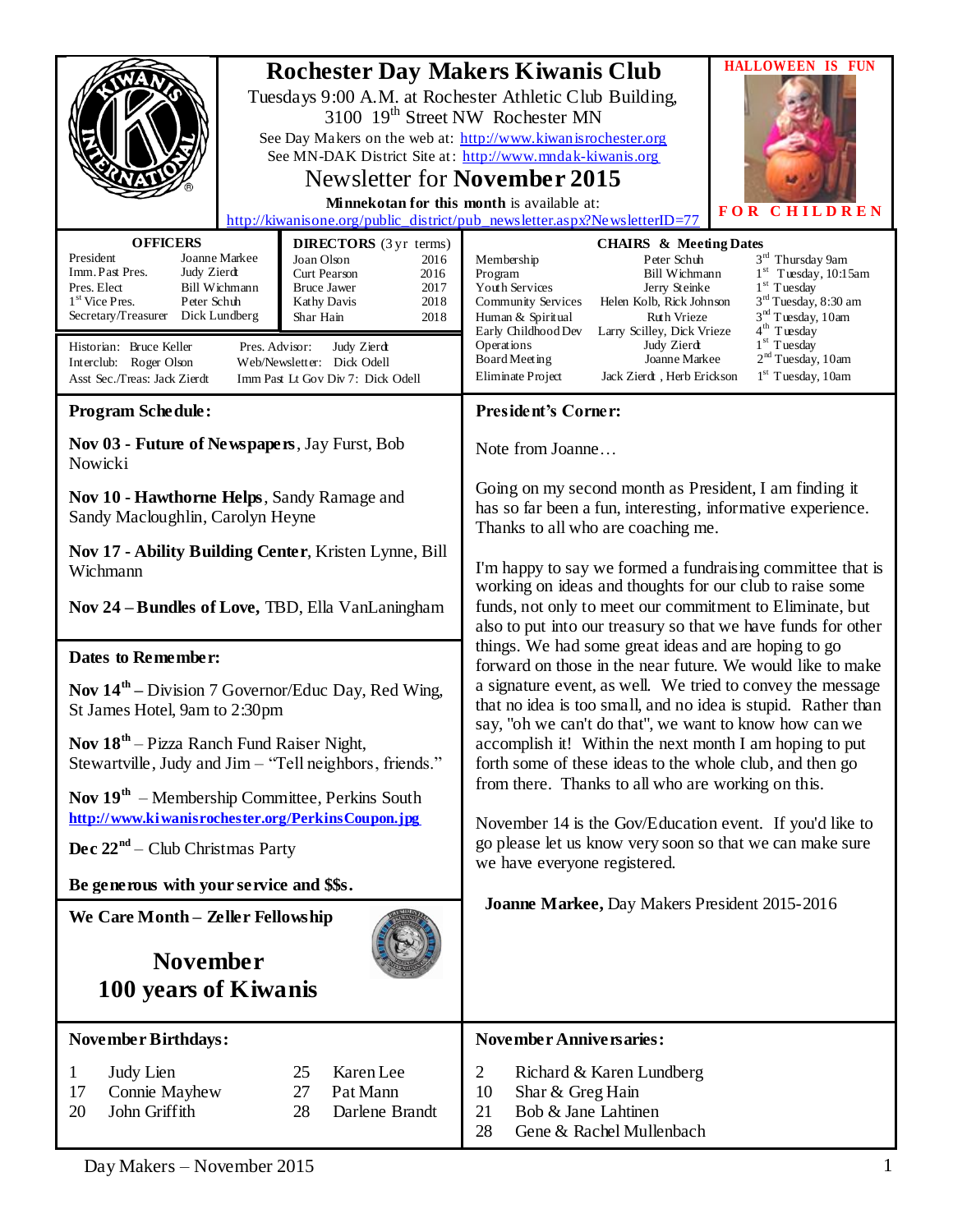### **Secretary/Treasurer's Report – Oct 2015**

| <b>Bank Balance 09/30/2015</b> | \$10,674.95             |
|--------------------------------|-------------------------|
| Administrative Account:        | \$7,110.04              |
| Service Account:               | \$3,316.91              |
| Bike Repair:                   | 248.00<br>$\mathcal{S}$ |

**Day Makers on Leave:** Dave Arlander, Don Cain, Char Hain, Bev Livesay

**September Service Hour Statistics:** 589 hours by 37 members, 51% Participation.

### **October 2015 Board Meeting Summary**

The new board members were welcomed to their first board meeting commencing a new Kiwanis year. President Joanne Markee, First Vice President Peter Schuh. Thanks to Jim Cook and Nick Lauer for their exemplary service as they leave the board.

Frank Nichols would like to have a co-chair for the Salvation Army Bell Ringing Project. (Community Service Committee)

Hawthorne School has a program for new arrivals in town. A package of items is put together as a gift to them. Carolyn Heyne would like our club to get involved in this project. President Joanne Markee will contact Carolyn.

The board spent time discussing our clubs progress on the Eliminate Project. How can we meet our goal? Are we turning off our members by asking them to donate more? Should we get the Rochester community involved with fundraisers? President Joanne will get the Operations Committee, and others, to start talking about community fundraisers.

The board approved producing a newsletter article listing all of the clubs Eliminate Zellers and Eliminate Hixsons thanking them for their contribution.

### **COMMITTEE REPORTS**

**Membership –** Carol Scott will have orientation and induction as a new member.

Continued next column  $\rightarrow$ 

**Kiwanis Mission Statement:**

**Kiwanis is a global organization of volunteers dedicated to** *improving* **the world one child and one community at a time.**

## **COMMITTEE REPORTS**

**Community Service –** Community Food Response (CFR) has a need for more volunteers. Christmas Anonymous is ramping up and going strong. They also need more volunteers.

**Program-** Four more programs needed to fill out 2015. The December 22 Christmas meeting will be held at Christ United Methodist Church.

**Public Relations-** The committee is asking the board "what do you want to promote?" The media is looking for something big. The Kiwanis Hockey Tournament will continue this year.

**Early Childhood Development-** Reading programs are up and running at Hawthorne, Pinewood, and The Place. There is a big one at The Place come up. Southern Minnesota Book Distribution is in progress.

**Youth Services-** School programs are up and running

**ELIMINATE**- A fund raiser at Pizza Ranch will be conducted in November.

### **Richard Lundberg,** Secy/Treasurer

### **Nov is Kiwanis Day Makers Membership Month:**

Let's keep our focus on growing our club both in service and in membership. How much more we could do in our community and schools if we had just 5 new members.

When was the last time you (or I) asked someone to come to one of our meetings or go with you on a service project.

If someone asked you, "What is Kiwanis and why are you a member?" Do you have a  $1 - 2$  minute message ready to share? Click on the link below for membership ideas.

And remember, each new member and their sponsor will receive a custom made bag of chocolate candy with the special "**M**embership **M**onth" logo on every piece from the Division 7 Lt Governor. (smile)

There are even more tips on membership at: <http://kiwanis.org/memberevent>



 **Richard Odell**, Immed Past, Lt Governor Division 7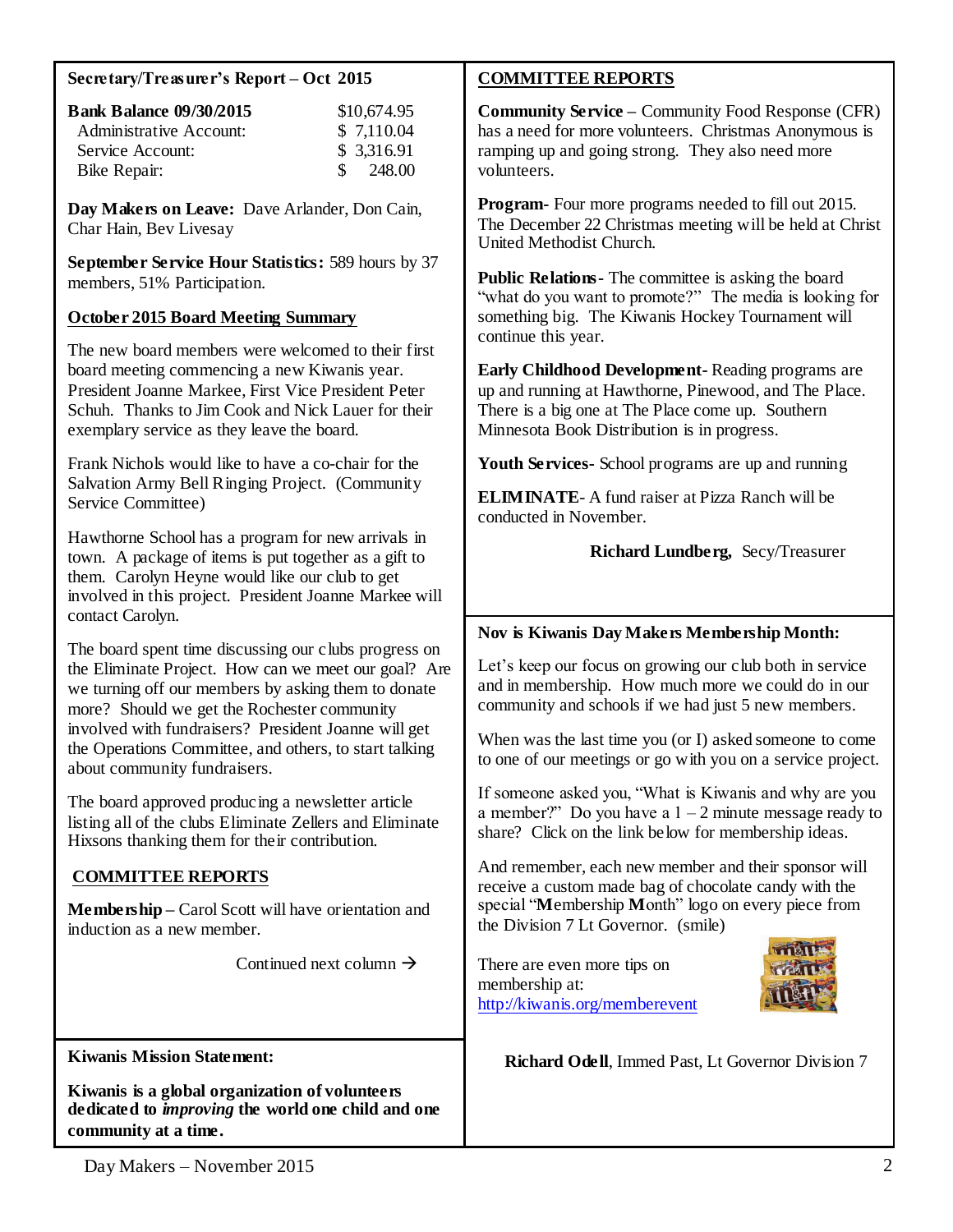## **Day Makers Making A Difference:**

# **Walter Zeller Fellowship: Helen Kolb**

Congratulations to Helen for leading-by-example in helping the club with our Model Club objective by participating in the Walter Zeller Fellowship program to support our Eliminate Maternal / Neonatal Tetanus project.

A special thanks goes to Helen Kolb for her years of service by driving several of our Eliminate fund raising projects like the Herbergers and Kwik Trip and her commitment to "altruistic service" with a Zeller Fellowship award. She is definitely a, "I can do that" Kiwanian.

Helen knows what a wonderful creative way to honor the Kiwanis Way by saving 690 mothers and their babies by funding a Zeller Fellowship thereby helping to eliminate Maternal /Neonatal Tetanus in the world.

Helen Kolb has found her personal answer to a very important question, "What More Can I Do?"



With the help of fellow club members, Helen has honored herself and our club by saving the lives of another 690 mothers and their future babies.

The Day Makers say, "Thank you, Helen."

# **Dick Odell**

PS: Helen's Zeller was awarded on June 30<sup>th</sup> and I forgot to include in the August Newsletter. Again, many thanks for your service Helen.

# **Oasis Reading Room: Harriet Bishop Elementary**

Congratulations to the Rochester Sunrisers Kiwanis Club for their successful implementation of the Oasis Reading Room at Harriet Bishop Elementary. This is a great achievement in serving the children.



The Sunrisers even engaged Mayor Brede for the opening ceremonies of Oasis Reading Room. Here is the article from the Rochester Post-Bulletin. **\*\*\*\*\*\*\*\*\*\*\*\*\*\*\*\*\*\*\*\*\*\*\*\*\*\*\*\*\*\*\*\*\*\*\*\*\*\*\***

## **New 'oasis' designed to spark interest in reading**

The new Reading Oasis room at Harriet Bishop Elementary was unveiled on Thursday, and plenty of students and community volunteers attended. Rochester Mayor Ardell Brede reads a book with a student.

Rochester Sunrisers Kiwanis has teamed with Scholastic Book Fairs and Harriet Bishop Elementary School to build a Reading Oasis room at the school.

The oasis will be a dedicated space designed to spark students' interest in books and help strengthen their reading and comprehension skills. Volunteers from Rochester Sunrisers Kiwanis raised funds, assembled new furniture and shelved books to create a warm and inviting reading environment at the school. Sponsors donated a total of \$5,000 to help outfit the new room, and Scholastic Book Fairs matched those funds with a donation to provide 1,200 new books, cozy furniture and rugs, and a listening library.

Sponsors include the Southern MN Initiative Foundation, Harriet Bishop PTSA, People's Energy Cooperative Operation Roundup and Pharmaceutical Specialties Inc. Volunteers from Rochester Sunrisers Kiwanis and Harriet Bishop PTSA are now utilizing the Reading Oasis to assist students with reading skills. Rochester Sunrisers Kiwanis members and Harriet Bishop Principal Kate Palmquist unveiled the room to students and the public during a special ribbon-cutting ceremony Wednesday. \*\*\*\*\*\*\*\*\*\*\*\*\*\*\*\*\*\*\*\*\*\*\*\*\*\*\*\*\*\*\*\*\*\*

Congratulations Kiwanis Sunrisers…. **Dick Odell, Im.Past Lt Governor, Div 7**